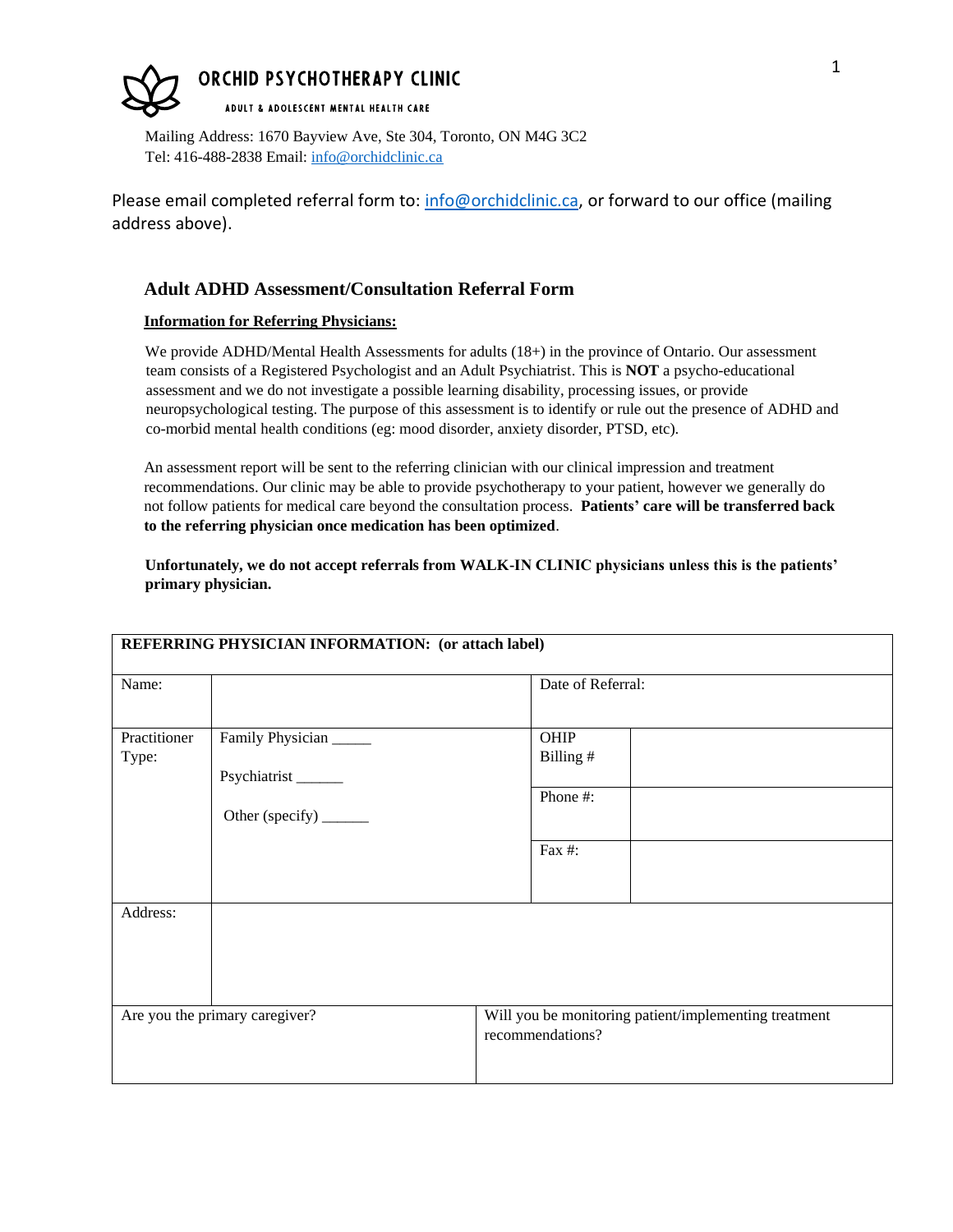# ORCHID PSYCHOTHERAPY CLINIC

ADULT & ADOLESCENT MENTAL HEALTH CARE

Mailing Address: 1670 Bayview Ave, Ste 304, Toronto, ON M4G 3C2 Tel: 416-488-2838 Email: [info@orchidclinic.ca](mailto:info@orchidclinic.ca)

Please email completed referral form to[: info@orchidclinic.ca,](mailto:info@orchidclinic.ca) or forward to our office (mailing address above).

| <b>PATIENT INFORMATION: (or attach label)</b> |              |  |  |  |
|-----------------------------------------------|--------------|--|--|--|
| Name                                          | DOB:         |  |  |  |
| Home Address:                                 | Gender:      |  |  |  |
|                                               | Pronouns:    |  |  |  |
| Health Card #:                                | Version Code |  |  |  |
| Phone #:                                      | Alt Phone #: |  |  |  |
| Email Address:                                |              |  |  |  |

Reason for referral (current symptoms and functioning, impairments, etc.)

Past psychiatric history (and other relevant history):

Neurological history:

Cardiac history: